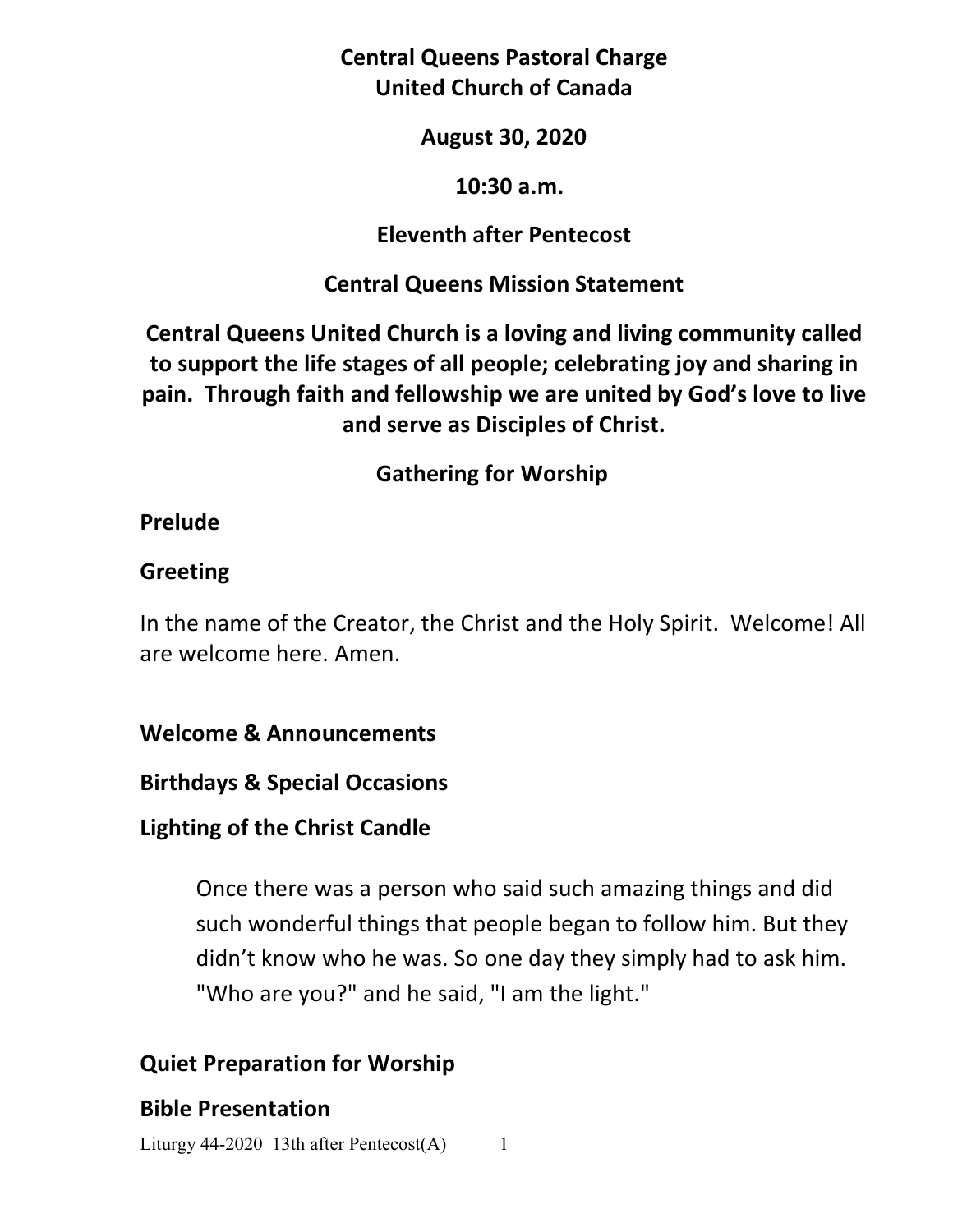**Introit "Dance with the Spirit"** MV #156 X3

# **Call to Worship**

 We who dwell in the shelter of the Most High,  **seek God here.**  We who come to be inspired and challenged, **seek God's Spirit here.**  We who know how little we know, **seek God's Word here.**  We are called to worship with mind, heart, and soul! **So let it be...** 

**Hymn** "Come, Let us Sing" VU #222

## **Prayer of Approach**

 **God, you are made known to us in the swirling wind that blows, in the blazing fire that does not consume, in the face of the good, in the depth of the unknown. We meet you here. We accept your greeting. We welcome your inspiration. We await the change you have in store for us. Draw us in to you. Inhabit our spirits. Focus our attention. Bring us to you – you who are already with us. Help us to be as you would have us be. Through Jesus the Christ, who lives and reigns with you and the Holy Spirit, here and everywhere, now and forever. Amen.**

*We share in the ancient prayer Jesus prayed ...*

 **Lord's Prayer**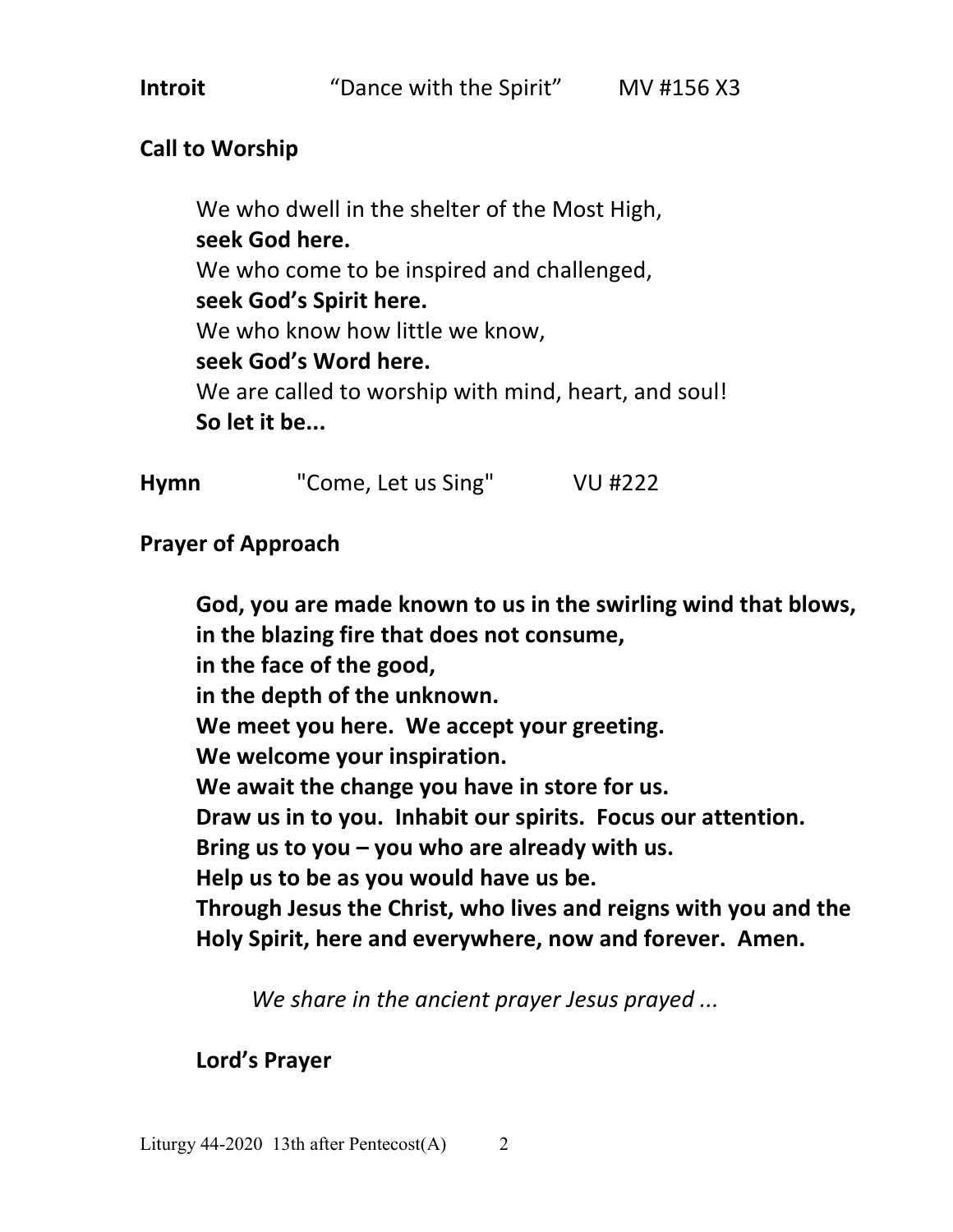**Our Father, who art in heaven, hallowed be thy name. Thy Kingdom come, thy will be done on earth, as it is in heaven. Give us this day our daily bread; and forgive us our trespasses, as we forgive those who trespass against us; and lead us not into temptation, but deliver us from evil. For thine is the kingdom, the power, and the glory, for ever and ever. Amen.** 

| Psalm 105:1-6, 23-26,45c  |                        | VU #828-829 |
|---------------------------|------------------------|-------------|
| <b>Hymn</b>               | "Your Love Is Amazing" | MV #26      |
| <b>All God's Children</b> |                        |             |

#### **Presentation of Our Gifts**

#### **Offertory Invitation**

 As Jesus' followers, we have the privilege of taking part in the redeeming work God has begun in the world. Today we offer our gifts in anticipation that God will use them—and us—in that work! We give as we are able, we give as we are called.

| <b>Offertory</b> | "What Can I Do?" | MV #191 |
|------------------|------------------|---------|
|------------------|------------------|---------|

### **Presentation of Offering**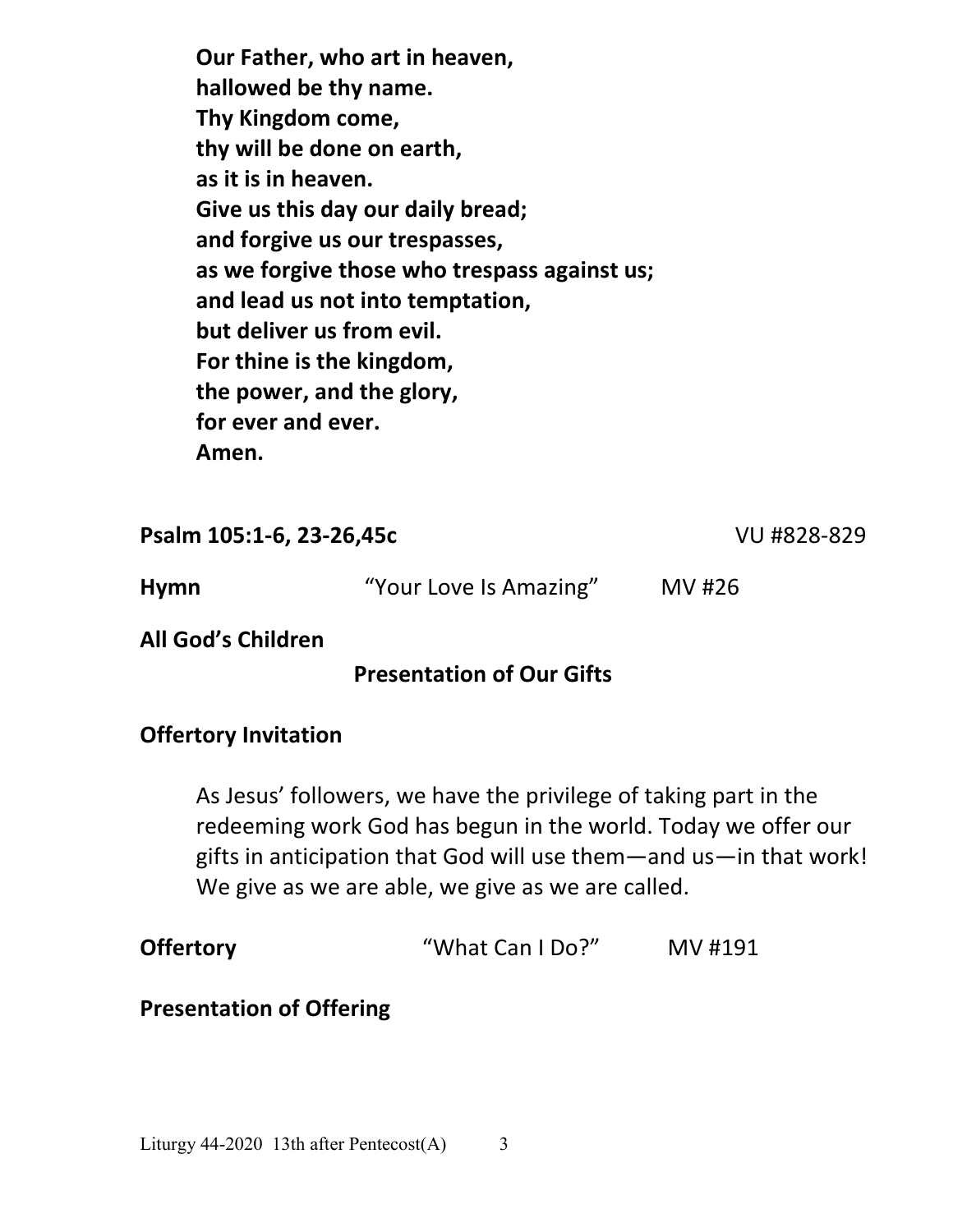## **Offertory Prayer**

**In your Creation, O God, we stand on the holiest of ground. May these gifts be a blessing to all that you have made. May the church, organizations and people that receive them act as your hands. May needs be seen and met, and may the giving fit the need. Through Christ, who models infinite giving. Amen.** 

## **Listening for the Word**

### **Sacred Readings**

### **Exodus 3:1-15**

Moses was keeping the flock of his father-in-law Jethro, the priest of Midian; he led his flock beyond the wilderness, and came to Horeb, the mountain of God. There the angel of the LORD appeared to him in a flame of fire out of a bush; he looked, and the bush was blazing, yet it was not consumed. Then Moses said, "I must turn aside and look at this great sight, and see why the bush is not burned up." When the LORD saw that he had turned aside to see, God called to him out of the bush, "Moses, Moses!" And he said, "Here I am." Then he said, "Come no closer! Remove the sandals from your feet, for the place on which you are standing is holy ground." He said further, "I am the God of your father, the God of Abraham, the God of Isaac, and the God of Jacob." And Moses hid his face, for he was afraid to look at God.

Liturgy  $44-2020$  13th after Pentecost $(A)$  4 Then the LORD said, "I have observed the misery of my people who are in Egypt; I have heard their cry on account of their taskmasters. Indeed, I know their sufferings, and I have come down to deliver them from the Egyptians, and to bring them up out of that land to a good and broad land, a land flowing with milk and honey, to the country of the Canaanites, the Hittites, the Amorites, the Perizzites, the Hivites, and the Jebusites. The cry of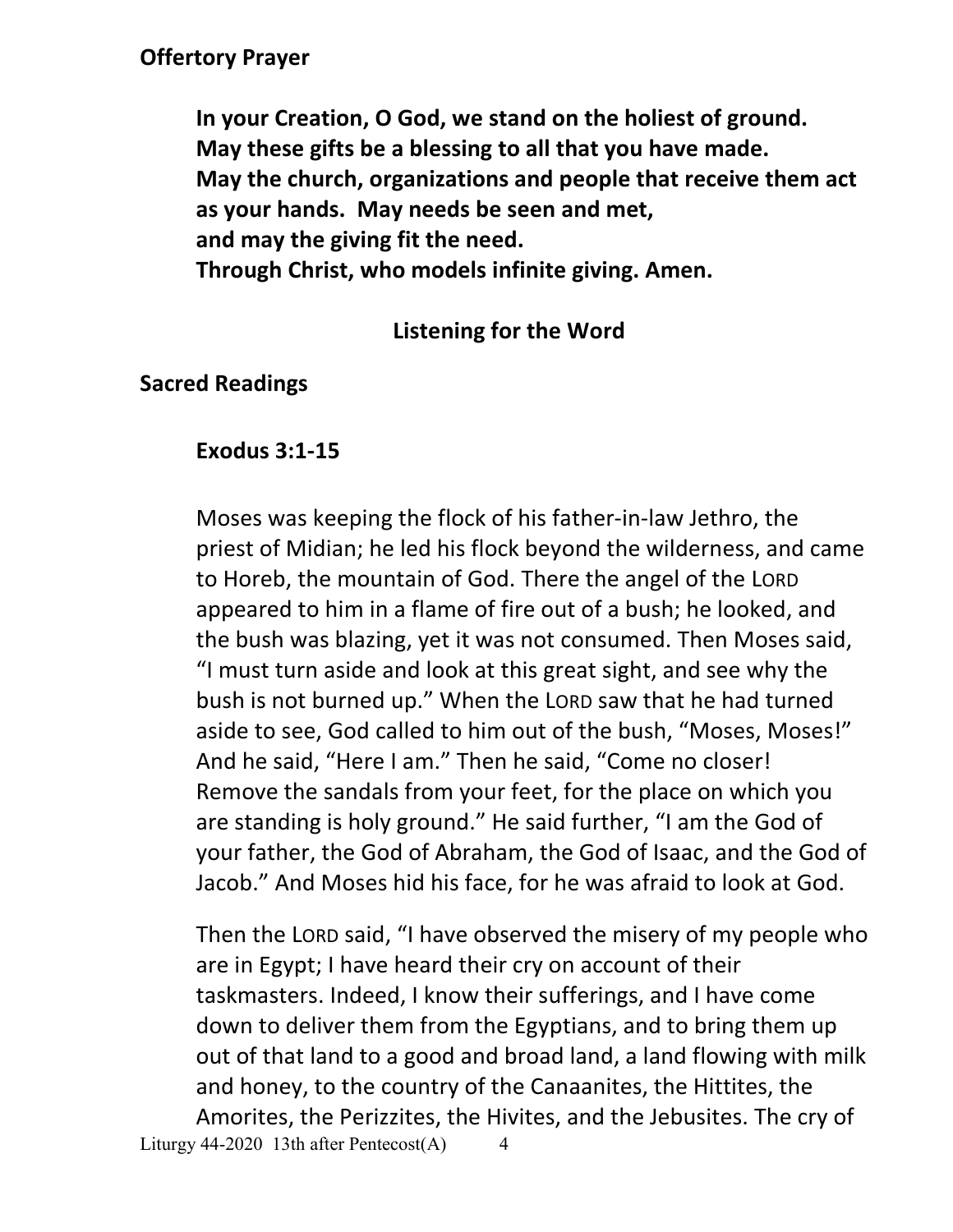the Israelites has now come to me; I have also seen how the Egyptians oppress them. So come, I will send you to Pharaoh to bring my people, the Israelites, out of Egypt." But Moses said to God, "Who am I that I should go to Pharaoh, and bring the Israelites out of Egypt?" He said, "I will be with you; and this shall be the sign for you that it is I who sent you: when you have brought the people out of Egypt, you shall worship God on this mountain."

But Moses said to God, "If I come to the Israelites and say to them, 'The God of your ancestors has sent me to you,' and they ask me, 'What is his name?' what shall I say to them?" God said to Moses, "I AM WHO I AM." He said further, "Thus you shall say to the Israelites, 'I AM has sent me to you.'" God also said to Moses, "Thus you shall say to the Israelites, 'The LORD, the God of your ancestors, the God of Abraham, the God of Isaac, and the God of Jacob, has sent me to you.'

### **Matthew 16:21-28**

From that time on, Jesus began to show his disciples that he must go to Jerusalem and undergo great suffering at the hands of the elders and chief priests and scribes, and be killed, and on the third day be raised. And Peter took him aside and began to rebuke him, saying, "God forbid it, Jesus! This must never happen to you." But he turned and said to Peter, "Get behind me, Satan! You are a stumbling block to me; for you are setting your mind not on divine things but on human things." Then Jesus told his disciples, "If any want to become my followers, let them deny themselves and take up their cross and follow me. For those who want to save their life will lose it, and those who lose their life for my sake will find it. For what will it profit them if they gain the whole world but forfeit their life? Or what will they give in return for their life? "For the Son of Man is to come with his angels in the glory of his God, and then he will repay everyone for what has been done. Truly I tell you,

Liturgy  $44-2020$  13th after Pentecost(A) 5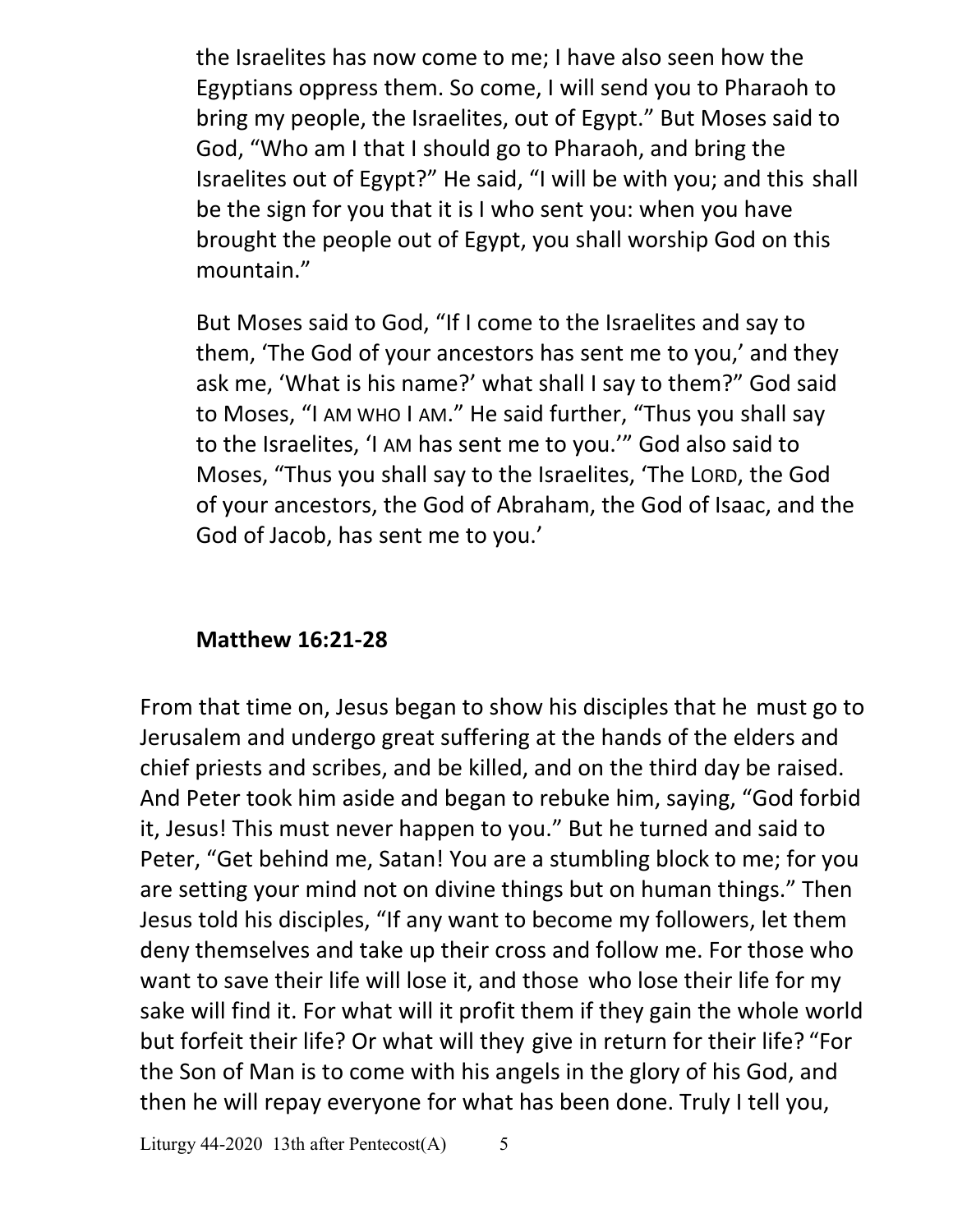there are some standing here who will not taste death before they see the Son of Man coming in his kingdom."

#### **Anthem**

#### **Sermon**

#### **Pastoral Prayer**

 O God in whom we live and move and have our being We come to you in prayer as the summer season draws nearer to its close And we prepare for an autumn filled with many changes:

 We give you thanks for the occasions we have enjoyed this summer. savouring the beauty of your creation right outside our doors, Thank you for the chances we've had catch up with family and friends, and whatever opportunities for travel, recreation, and restoration have been possible. We recognize how blessed we are to live in Canada and so we are grateful for each moment in which we found rest and relaxation in the summer season.

 Today we remember those for whom this summer has been difficult: Those still isolated by the restrictions because of COVID-19; Those who go hungry or face violence in forgotten corners of our own community and around the world; Those whose businesses are struggling, who have to figure out how to be inviting and safe at the same time;

 And those who are uncertain how to engage with friends and neighbours and still be wise and careful in this strange time of pandemic.

 *(Keep silence for 10 seconds)* 

 May each one find courage to face tomorrow in your company O God, Jesus walked the road of suffering with so many in pain and grief We remember those whose lives have faced crises this summer- Through tragic death and unexpected loss, Through critical illness or injury, Through pain or problems that seem to have no end…  *(Keep silence for 10 seconds)* 

Liturgy 44-2020 13th after Pentecost $(A)$  6 Surround them with your comfort and compassion O God,